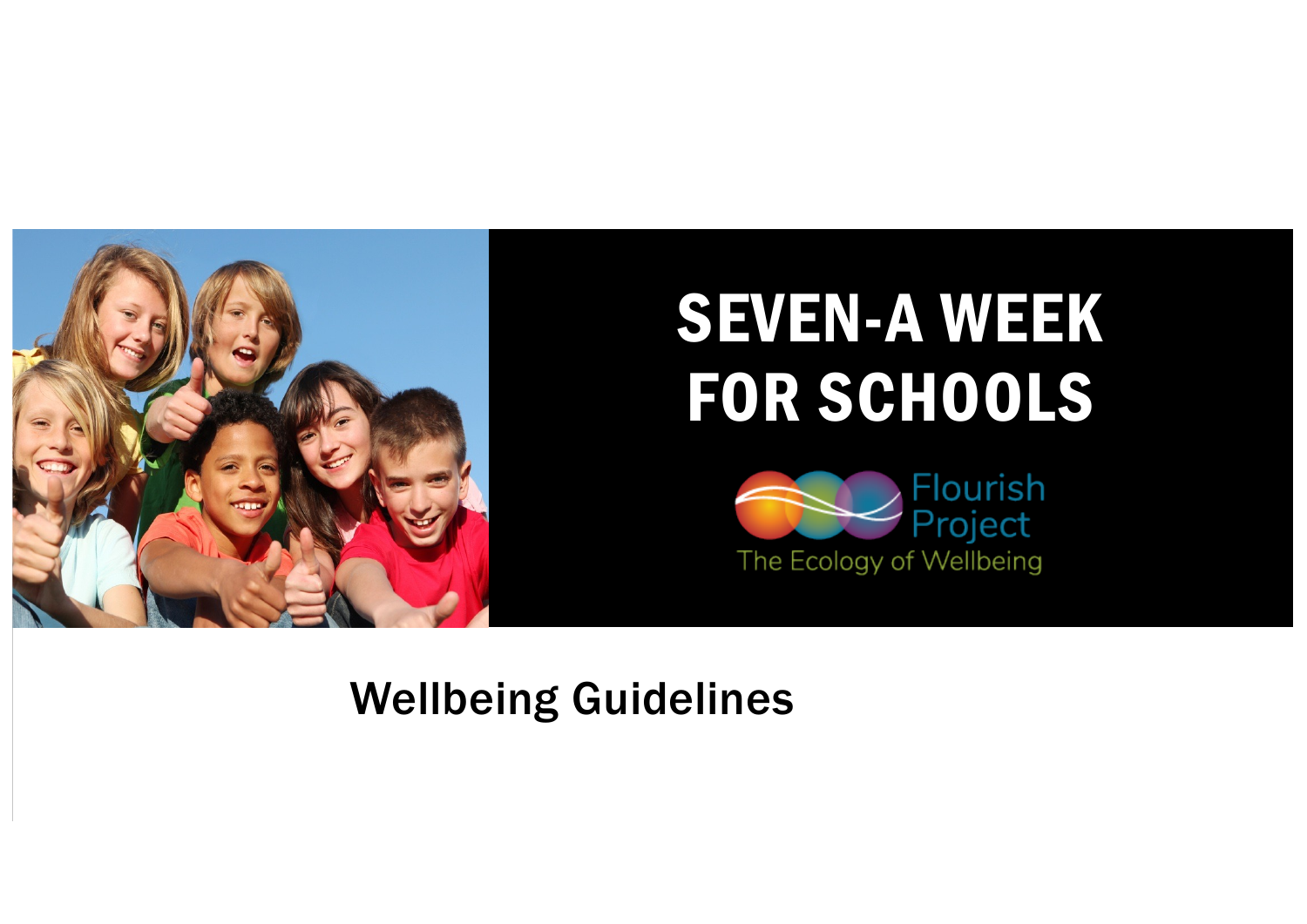## SEVEN-A-WEEK

**The Flourish Project has taken the 'Five-a-Day' nutrition concept and developed it into the 'Seven-a-Week' wellbeing concept, based upon the seven core needs that are essential for human wholeness and vitality.**

These provide guidelines for school communities to think about the dynamic nature of health and wellbeing.

- **1. Honour the Body**
- **2. Connect**
- **3. Be your Self**
- **4. Meaningful Work**
- **5. Balance and Flow**
- **6. Contribution**
- **7. Learning and Growth**

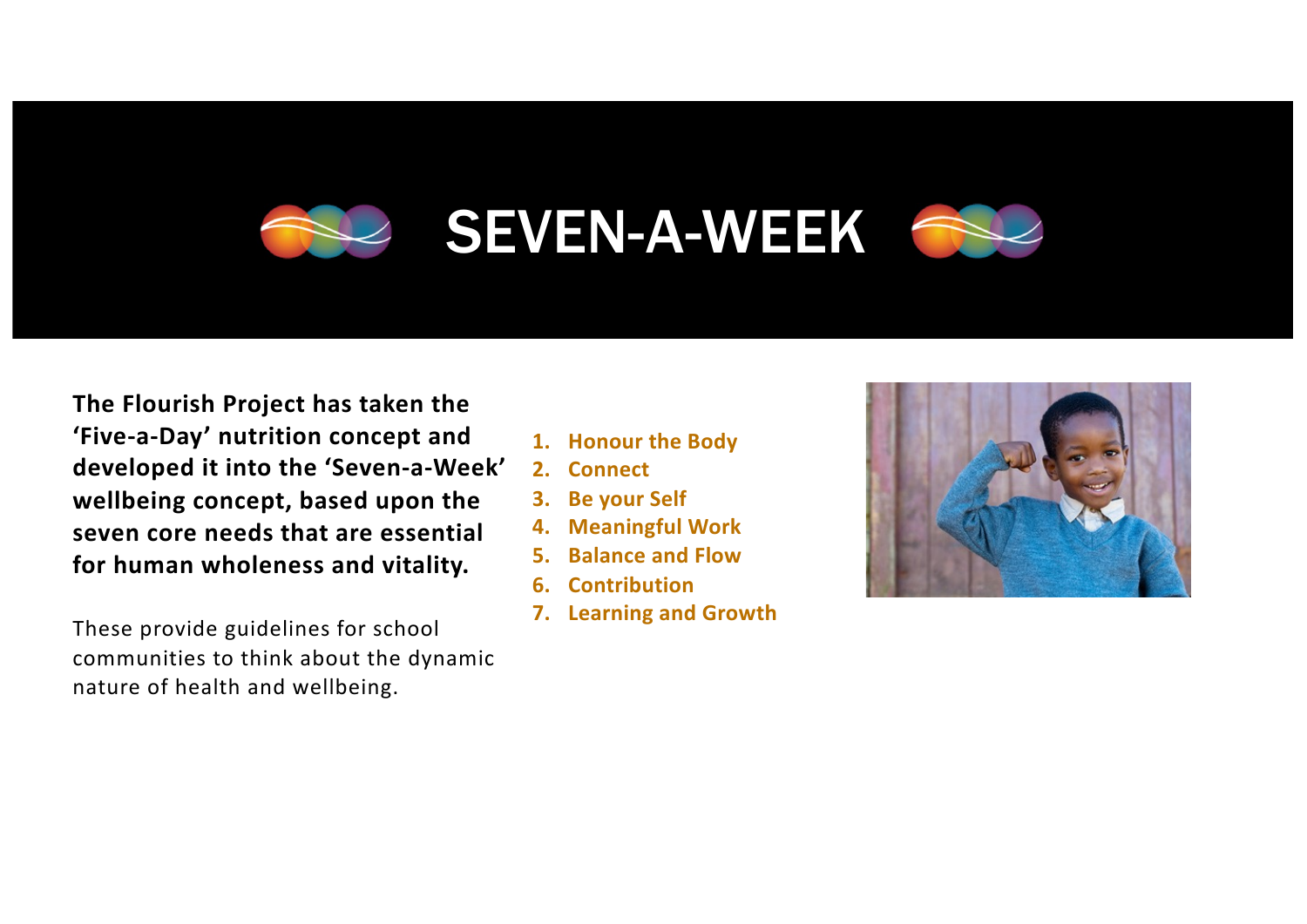



### **1. HONOUR THE BODY**

Safe and sustainable environment Healthy diet, sleep and exercise Healing the trauma patterns of the past Feeling into what's true Trusting your feelings



### **2. CONNECT**

Deep Listening Self-Perception Fostering Empathy Respect of alternative worldviews Meeting people where they are at



#### **3. BE YOUR SELF**

Courage and authenticity **P**ersonal agency and self-worth Resilience and adaptability Gender and sexuality I am more than what has happened to me



Resourcing essential needs Clarifying values Fulfilling goals Novelty and creativity Embracing risk and failure

#### **5. BALANCE AND FLOW**



Self-expression Create your space Personal fulfilment Meaning and purpose The true meaning of success



### **6. CONTRIBUTION**

Participation/having a voice Sharing clear goals Sharing a common language and communication style The joy of co-creation



#### **7. LEARN AND GROW**

Accepting what is Nurturing humility and compassion Valuing the dark and the light Opening to change/transformation Dreaming in the Future Reimagining lives and possibilities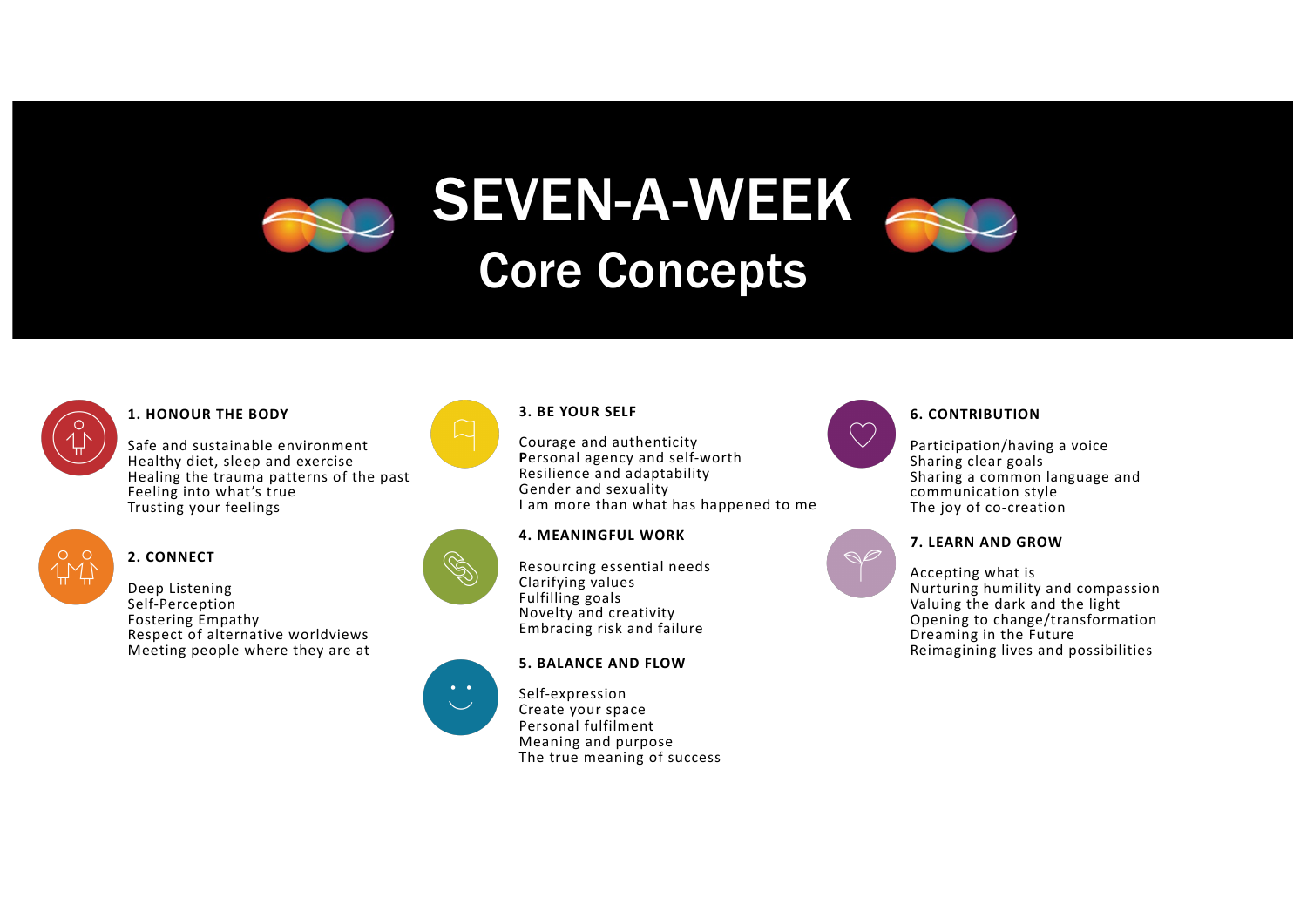



**1. HONOUR THE BODY**

Eat healthily Get enough exercise Get enough sleep Limit screentime (especially before sleep) Practice daily stress relief breathwork



#### **2. CONNECT**

Support your friends Be thoughtful about your background and biases

Be fully there when others are suffering Don't project your worldview onto others Try to see things through other people's eyes



Try to **s**tand in your truth (even when it's hard) Know that you matter Learn from your mistakes Be proud of who you are Be more than your conditioning

#### **4. MEANINGFUL WORK**

Be clear about your priorities Stick by your values Create achievable goals Build in fun and playfulness Embrace risk and failure

#### **5. BALANCE AND FLOW**

Find ways of expressing who you are Create spaces that feel like you Find ways of doing what you love Find ways of pushing yourself to your limits Make success an inner, rather than an outer process



#### **6. CONTRIBUTION**

Be fully present to others Seek places that you can offer your skills Help to define and shape group goals Be honest about the things that make you tense or uncomfortable Share your own thoughts and ideas about creating a better world



### **7. LEARN AND GROW**

Practice mindfulness Explore your family and cultural patterns Non-judgementally track your moods and stress-points Commit to regular weekly journaling/note- taking about what you have learnt Regularly tune-in and record what the perfect future would look like from your own perspective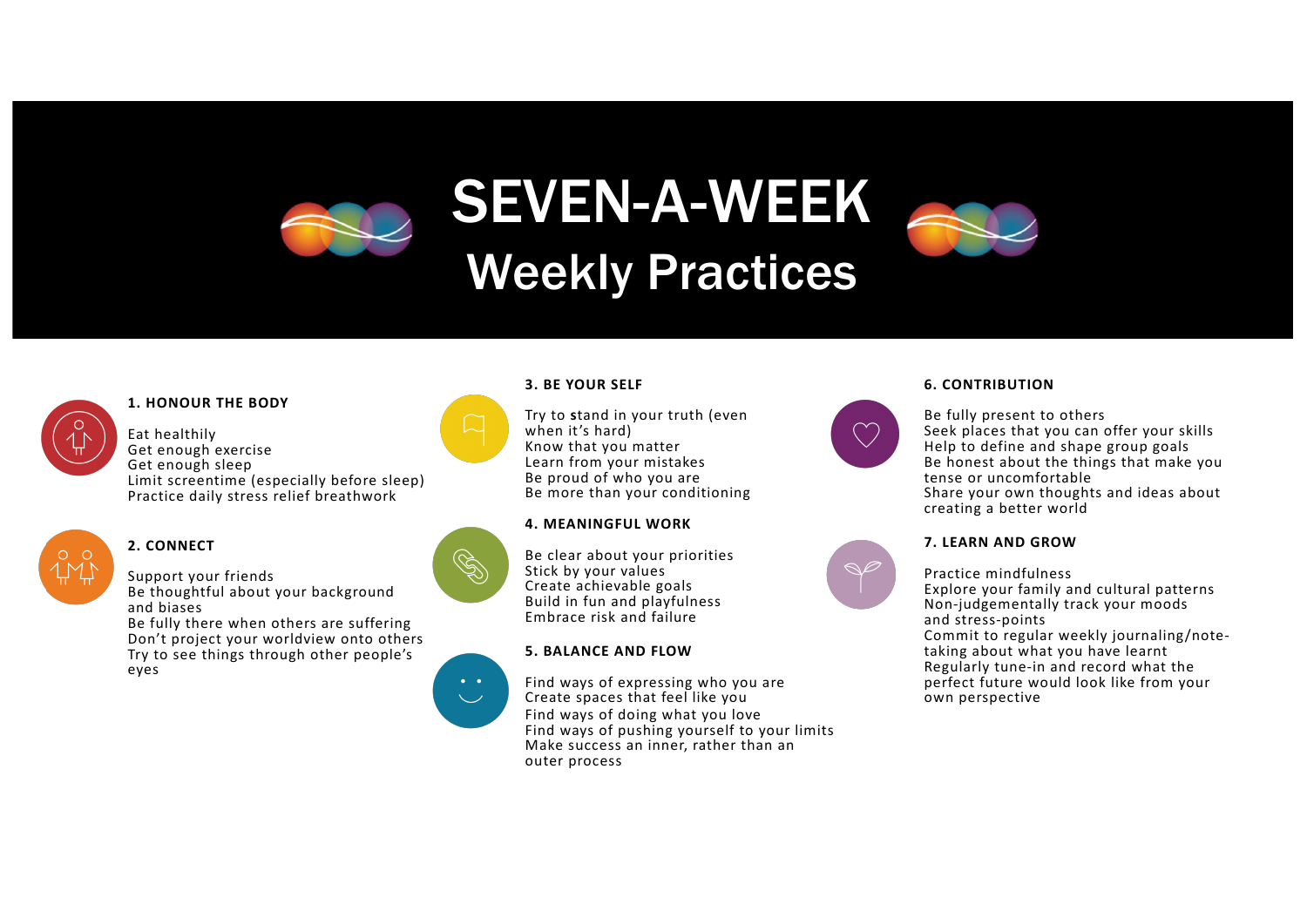



#### **1. HONOUR THE BODY**

Trust (your body and feelings) Courage (to voice what's true for you)

#### **2. CONNECT**



Communication skills Empathy Inclusive mindset Inter-cultural competence

#### **3. BE YOUR SELF**

Self-awareness Mobilisation skills Perseverance Optimism



#### **4. MEANINGFUL WORK**

Sense-making Critical thinking Complexity awareness



#### **5. BALANCE AND FLOW**

Presence Integrity and authenticity



#### **6. CONTRIBUTION**

Appreciation Connectedness Perspectival skills Co-creation skills Long-term orientation and visioning



#### **7. LEARN AND GROW**

Inner Compass Openness and Learning Mindset Humility